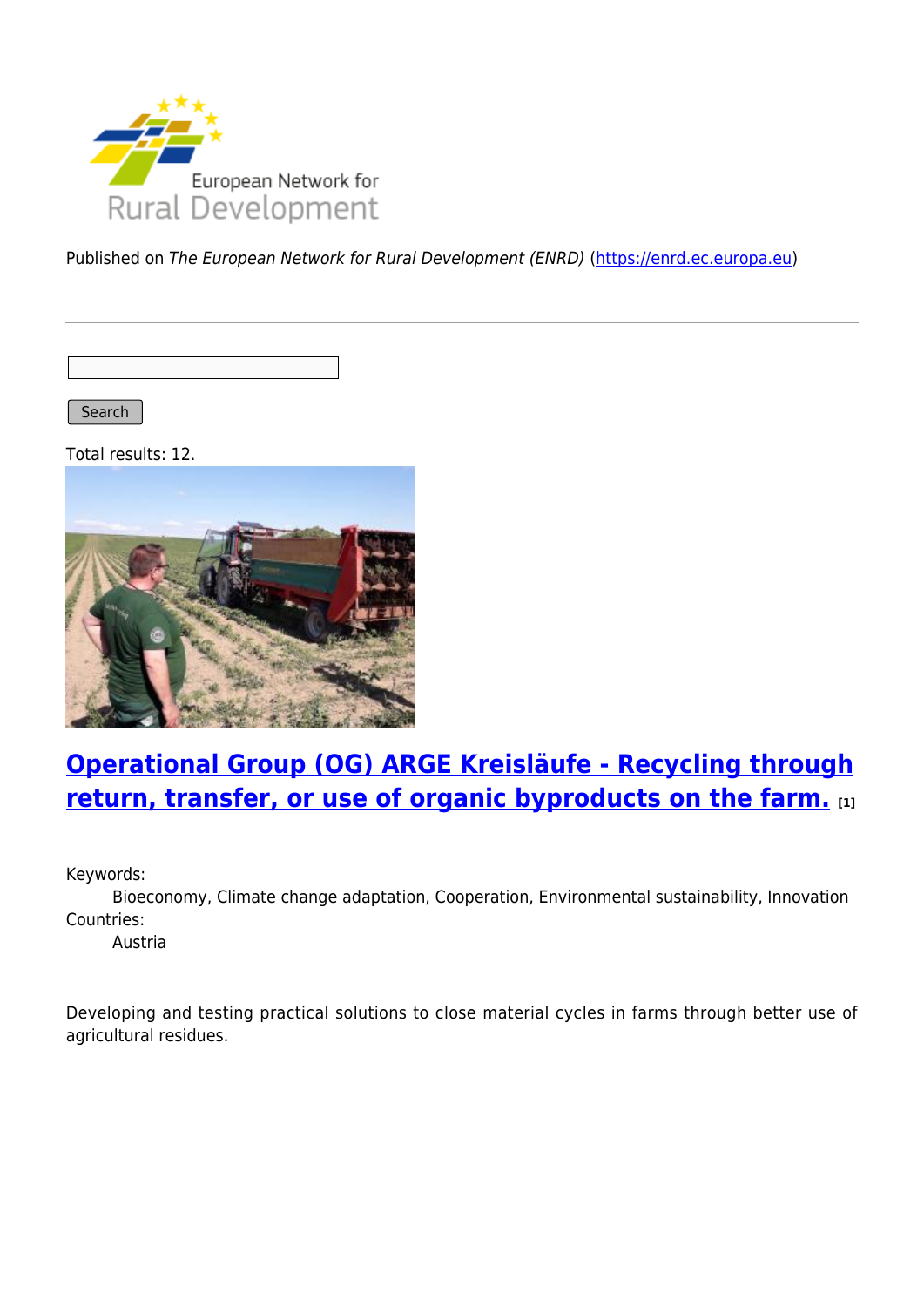

# **[KLIMIS - BBQ briquettes from olive stones](https://enrd.ec.europa.eu/projects-practice/klimis-bbq-briquettes-olive-stones_en) [2]**

Keywords:

Added value, Agriculture, Bioeconomy, Competitiveness, Innovation, Renewables Countries:

Greece

A family-owned business created multiple revenue streams by creating a new product from an olive stone by-product, demonstrating sustainable economic development and environmental protection.



# **[Upgrading the facilities of a camp site in Cyprus](https://enrd.ec.europa.eu/projects-practice/upgrading-facilities-camp-site-cyprus_en) [3]**

Keywords: Forestry, Protected areas, Tourism, Youth Countries: Cyprus

A camp site used Rural Development Programme (RDP) support to increase its capacity to accommodate visitors and upgrade its infrastructure and improving accessibility.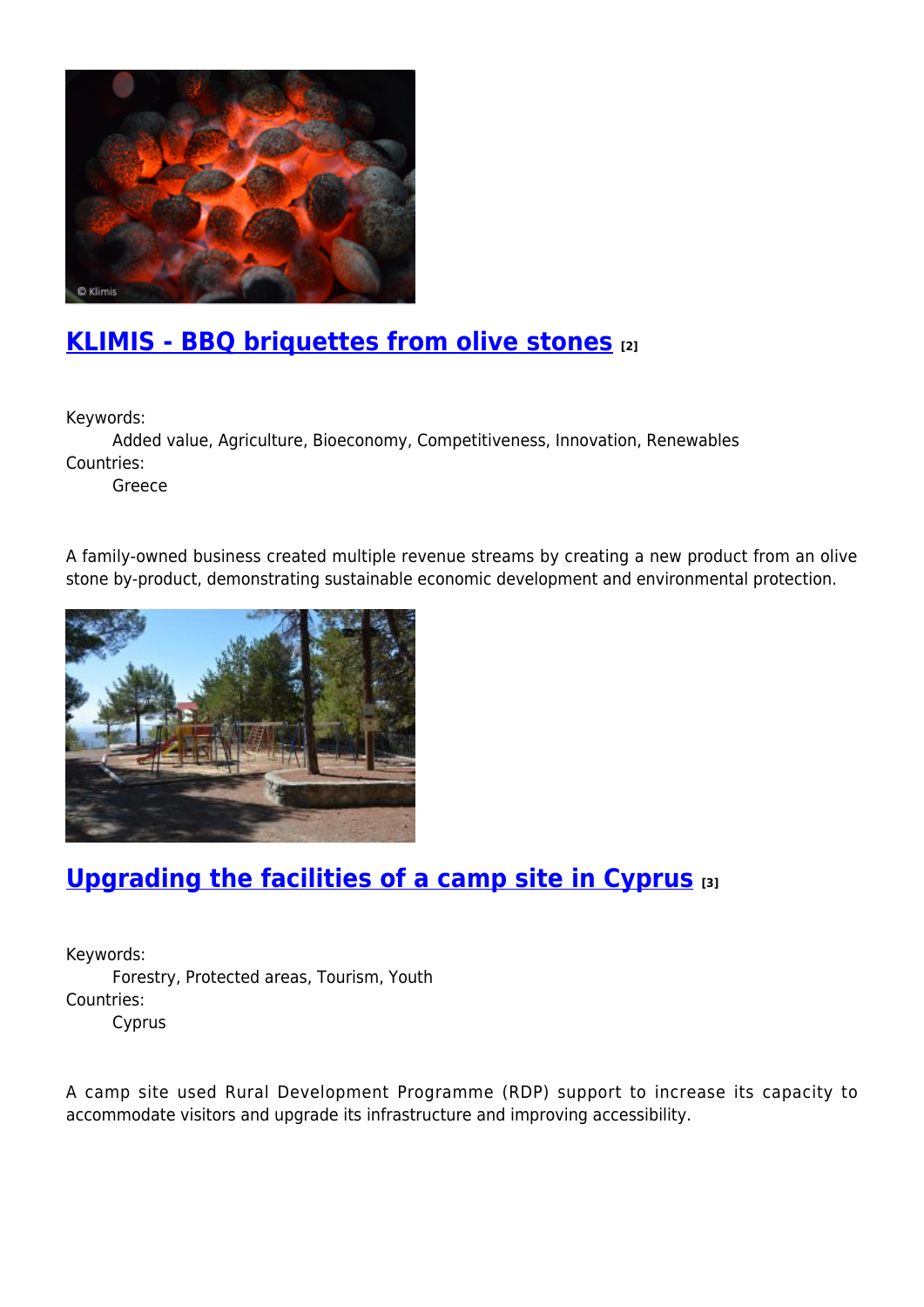

## **[Aeroponics Mediterranean Ltd. – 'Planty'](https://enrd.ec.europa.eu/projects-practice/aeroponics-mediterranean-ltd-planty_en) [4]**

Keywords:

Agriculture, Entrepreneurship, Innovation, Market development, Product quality, Sustainability Countries:

Cyprus

'Planty' have built a state-of-the-art greenhouse, that uses environmentally friendly techniques and covers the complete production cycle from seed to market.



### **[Organic farming in Austria](https://enrd.ec.europa.eu/projects-practice/organic-farming-austria_en) [5]**

Keywords:

Agriculture, Biodiversity, Environmental protection, Environmental sustainability, Organic farming

Countries:

Austria

The Organic farming measure in the Austrian Rural Development Programme (RDP) helps preserve and enhance biodiversity; establish nutrient cycles on farms and reduce input, while also increasing soil fertility.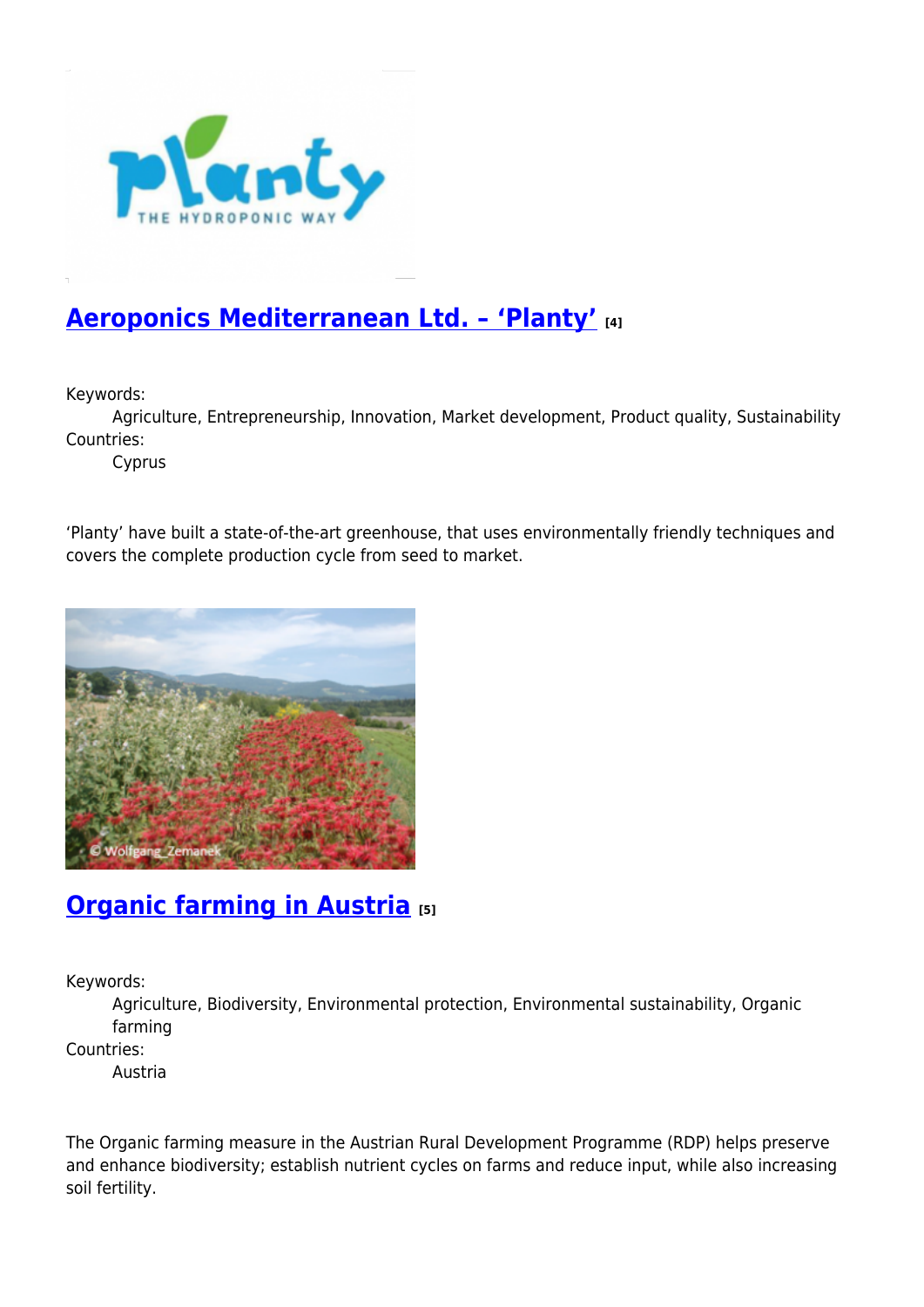

# **[Zacharias Symeou Sheep Farm](https://enrd.ec.europa.eu/projects-practice/zacharias-symeou-sheep-farm_en) [6]**

Keywords:

Animal husbandry, Farm restructuring/modernisation, Job creation, Organic farming, Product quality, Renewable energy

Countries:

Cyprus

A family farm used investment support to set up a state-of-the-art sheep farm for the production of high-quality sheep milk.



# **[The Gaschet dam - Preserving the largest freshwater body](https://enrd.ec.europa.eu/projects-practice/gaschet-dam-preserving-largest-freshwater-body-guadeloupe_en) [in Guadeloupe](https://enrd.ec.europa.eu/projects-practice/gaschet-dam-preserving-largest-freshwater-body-guadeloupe_en) [7]**

Keywords:

Biodiversity, Environmental protection, Forestry, Nature conservation, Protected areas, Tourism Countries:

France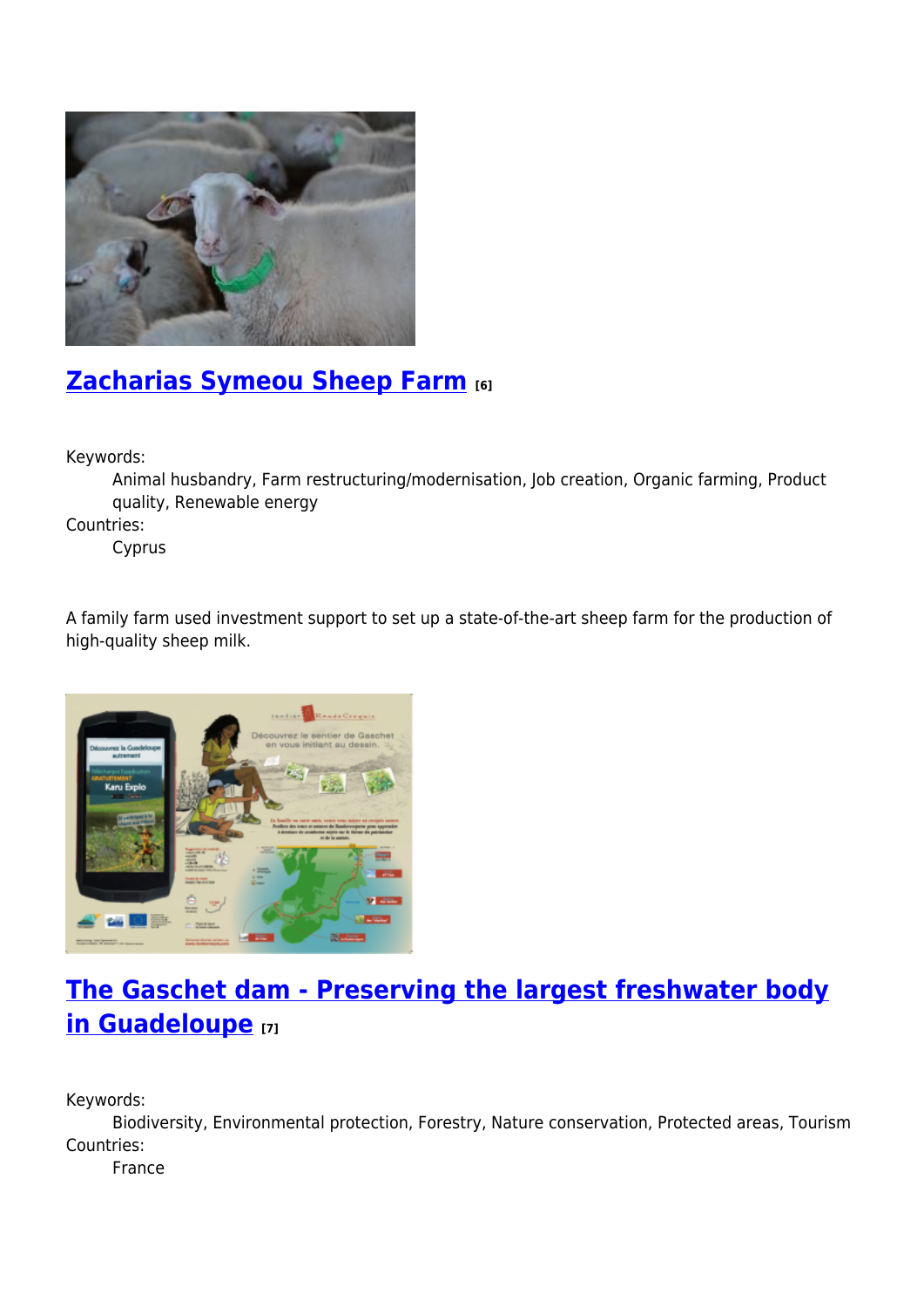An afforestation project to protect the largest body of freshwater in Guadeloupe and improve the biodiversity in the surrounding area.



## **[Support to civil society organisations for the preservation](https://enrd.ec.europa.eu/projects-practice/support-civil-society-organisations-preservation-and-promotion-biodiversity_en) [and promotion of biodiversity](https://enrd.ec.europa.eu/projects-practice/support-civil-society-organisations-preservation-and-promotion-biodiversity_en) [8]**

Keywords:

Advisory services, Biodiversity, Cooperation, Environmental protection, Nature conservation, Protected areas

Countries:

France

Organising a series of awareness raising and capacity building activities for environmental NGOs in



Keywords:

Biodiversity, Education & lifelong learning, Environmental protection, Nature conservation Countries:

France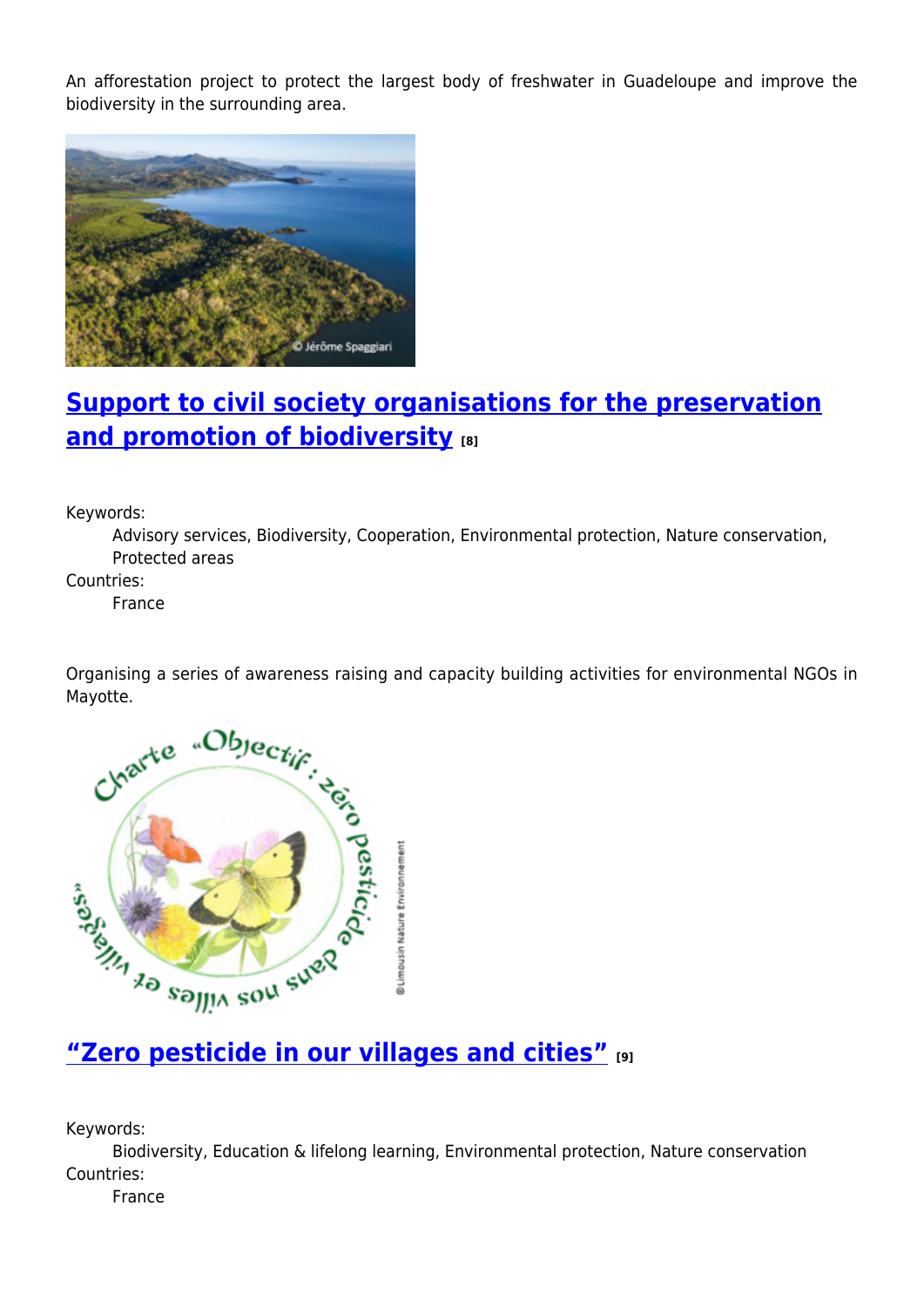A project that supported local municipalities in their campaign to reduce the use of pesticides by their citizens.



# **[Pilot project Result-based Nature conservation Plan \(RNP\)](https://enrd.ec.europa.eu/projects-practice/pilot-project-result-based-nature-conservation-plan-rnp_en) [10]**

Keywords:

Agriculture, Biodiversity, Nature conservation, Protected areas Countries:

Austria

Implementing a result-based nature conservation measure for species and habitat protection as to allow more flexibility for farmers in choosing and implementing management activities suitable to their land.

#### **Pages**

**1** [2](https://enrd.ec.europa.eu/projects-practice/_en?page=1&project_keywords_filter=19753&%3Bamp%3Bproject_country=All&%3Bamp%3Bfield_enrd_prj_measure_tid=All&%3Bamp%3Bfield_enrd_prj_focus_area_tid=All&%3Bamp%3Bf%5B0%5D=im_field_enrd_prj_measure%3A17098&%3Bf%5B0%5D=im_field_enrd_prj_keywords%3A19738&f%5B0%5D=im_field_enrd_prj_keywords%3A20469&f%5B1%5D=im_field_enrd_prj_keywords%3A19749&f%5B2%5D=sm_enrd_eu_countries%3AAustria&f%5B3%5D=sm_enrd_eu_countries%3AFrance&f%5B4%5D=im_field_enrd_prj_keywords%3A19730&f%5B5%5D=im_field_enrd_prj_keywords%3A19734&f%5B6%5D=im_field_enrd_prj_keywords%3A19718&f%5B7%5D=im_field_enrd_prj_focus_area%3A17124&f%5B8%5D=sm_enrd_eu_countries%3ACyprus&f%5B9%5D=im_field_enrd_prj_keywords%3A19742&f%5B10%5D=im_field_enrd_prj_keywords%3A20466&f%5B11%5D=im_field_enrd_prj_focus_area%3A17126&f%5B12%5D=im_field_enrd_prj_keywords%3A19748&f%5B13%5D=im_field_enrd_prj_keywords%3A19739&f%5B14%5D=im_field_enrd_prj_keywords%3A19764&f%5B15%5D=sm_enrd_eu_countries%3AGreece&f%5B16%5D=im_field_enrd_prj_focus_area%3A17119) [11]  $next$  [11] [last »](https://enrd.ec.europa.eu/projects-practice/_en?page=1&project_keywords_filter=19753&%3Bamp%3Bproject_country=All&%3Bamp%3Bfield_enrd_prj_measure_tid=All&%3Bamp%3Bfield_enrd_prj_focus_area_tid=All&%3Bamp%3Bf%5B0%5D=im_field_enrd_prj_measure%3A17098&%3Bf%5B0%5D=im_field_enrd_prj_keywords%3A19738&f%5B0%5D=im_field_enrd_prj_keywords%3A20469&f%5B1%5D=im_field_enrd_prj_keywords%3A19749&f%5B2%5D=sm_enrd_eu_countries%3AAustria&f%5B3%5D=sm_enrd_eu_countries%3AFrance&f%5B4%5D=im_field_enrd_prj_keywords%3A19730&f%5B5%5D=im_field_enrd_prj_keywords%3A19734&f%5B6%5D=im_field_enrd_prj_keywords%3A19718&f%5B7%5D=im_field_enrd_prj_focus_area%3A17124&f%5B8%5D=sm_enrd_eu_countries%3ACyprus&f%5B9%5D=im_field_enrd_prj_keywords%3A19742&f%5B10%5D=im_field_enrd_prj_keywords%3A20466&f%5B11%5D=im_field_enrd_prj_focus_area%3A17126&f%5B12%5D=im_field_enrd_prj_keywords%3A19748&f%5B13%5D=im_field_enrd_prj_keywords%3A19739&f%5B14%5D=im_field_enrd_prj_keywords%3A19764&f%5B15%5D=sm_enrd_eu_countries%3AGreece&f%5B16%5D=im_field_enrd_prj_focus_area%3A17119) [11]

#### **Source URL:**

https://enrd.ec.europa.eu/projects-practice/\_en?project\_keywords\_filter=19753&amp%3Bamp%3Bproject\_country=All &amp%3Bamp%3Bfield\_enrd\_prj\_measure\_tid=All&amp%3Bamp%3Bfield\_enrd\_prj\_focus\_area\_tid=All&amp%3Bamp %3Bf%5B0%5D=im\_field\_enrd\_prj\_measure%3A17098&amp%3Bf%5B0%5D=im\_field\_enrd\_prj\_keywords%3A19738&f %5B0%5D=im\_field\_enrd\_prj\_keywords%3A20469&f%5B1%5D=im\_field\_enrd\_prj\_keywords%3A19749&f%5B2%5D=s m\_enrd\_eu\_countries%3AAustria&f%5B3%5D=sm\_enrd\_eu\_countries%3AFrance&f%5B4%5D=im\_field\_enrd\_prj\_keyw ords%3A19730&f%5B5%5D=im\_field\_enrd\_prj\_keywords%3A19734&f%5B6%5D=im\_field\_enrd\_prj\_keywords%3A197 18&f%5B7%5D=im\_field\_enrd\_prj\_focus\_area%3A17124&f%5B8%5D=sm\_enrd\_eu\_countries%3ACyprus&f%5B9%5D= im field enrd prj keywords%3A19742&f%5B10%5D=im field enrd prj keywords%3A20466&f%5B11%5D=im field en rd\_prj\_focus\_area%3A17126&f%5B12%5D=im\_field\_enrd\_prj\_keywords%3A19748&f%5B13%5D=im\_field\_enrd\_prj\_ke ywords%3A19739&f%5B14%5D=im\_field\_enrd\_prj\_keywords%3A19764&f%5B15%5D=sm\_enrd\_eu\_countries%3AGree ce&f%5B16%5D=im\_field\_enrd\_prj\_focus\_area%3A17119